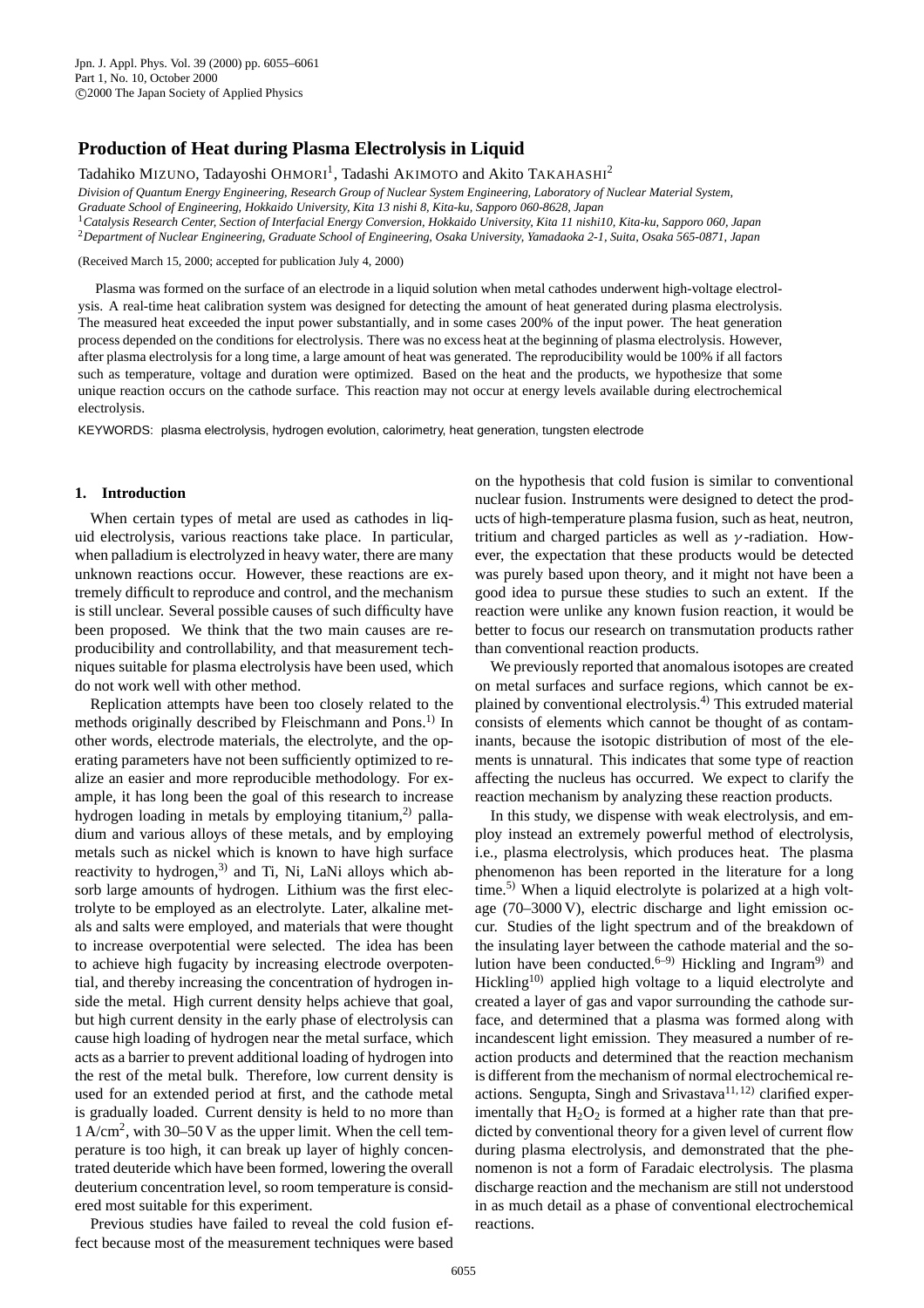## **2. Experimental Method**

## *2.1 Electrolysis system*

Heat is measured by a method that combines open cell isoparabolic calorimetry and flow calorimetry, as shown in Fig. 1. The cell is a cylindrical glass vessel 100 mm in diameter and 150 mm high. The cell is made of layers, or chambers. The anode, the cathode and the electrolyte are set in the inner chamber that is surround by the outer chamber. The chamber consists of a heat exchanger coil made of Teflon tube, through which secondary water coolant flows. The outer chamber is equipped with thermocouples at the heat exchanger inlet and outlet, and a constant volume pump (Cole Palmer PA-71B) circulates the secondary coolant water from a constant temperature bath (Advantec LF480). Cooling water is circulated through the Teflon tube by an FMI metering pump at 1% precision, for example,  $4.26 \pm 0.05$  ml/s. This pump circulates water at any rate from 1 to 20 g/s. The flow rate is confirmed by collecting the water in a container for a fixed period of time and weighing it. Variations in the flow rate are measured and found to be less than 1%. Cooling water temperature can be set anywhere from 15°C to 60°C, and varies less than 0.1°C.

The top of the cell is covered with a Teflon cap as in figure, but it is not closed in the electrochemical sense; a hole in the cap allows decomposed hydrogen and oxygen to escape. This effluent gas carries away a portion of the energy produced; thus the heat generated in the cell is underestimated. However, in some cases so much excess heat is generated, and output exceeds input power even when energy lost to effluent gas is not accounted for. The electrolyte temperature in the cell is measured with Teflon-covered thermocouples. The mixer within the cell ensures uniform temperature distribution. The temperature of the coolant water is measured at the inlet and the outlet of the coil by thermocouple temperature probes located in Tee fittings that are buried in the thick Styrofoam insulation that surrounds the outer chamber of the cell. The heat output of the cell is obtained by multiplying the observed temperature rise of cooling water by the water flow rate and the specific heat of water. This assembly is then surrounded with thick Styrofoam insulation, which reduces heat loss to very low levels.

The entire plasma electrolysis cell is placed in a constanttemperature air incubator (Yamato 1L-6) which is held at  $23 \pm 0.1$ °C. Air inside the hood is circulated with a fan. A Takasago EX-1500H direct current power supply is used, with 0.01% load regulation. Input power is checked by a digital power meter (Advantest WT130); the ratio of the power data



Fig. 1. Schematic of heat measurement apparatus. The method is a combination of open cell isoparabolic calorimetry and flow calorimetry.

with the data measured by following procedure is  $0.99 \pm 0.07$ during 60 s. The electrolysis power leads are 1-mm-diameter platinum wires. A platinum mesh was used as the anode.

Temperature is measured with K-type thermocouples. The thermocouples are calibrated against a standard thermometer. The precision of the thermocouples is 0.05◦C. Holes are bored in the stopper to allow passage of electric power supply terminals, thermocouple sensor wires, and effluent gas. A Teflon-coated heater is installed to allow calibration in increments as low as 1◦C, and calibration is performed at different phases of the experiment, whenever the need arises. The thermocouples recorded temperature within the electrolyte. The thermocouple tips are coated with 0.1-mm-thick Teflon. A Teflon-coated stirrer is placed at the bottom of the cell, and it is driven by a Yamato MA300 constant-speed magnetic stirrer located under the cell.

## *2.2 Heat calibration*

Heat balance is obtained from the following formulas:

Input energy = 
$$
I \times V \times t
$$
  
Output =  $H_e + H_c + H_r + H_v + H_g$ 

Here, *I* is electrolysis current, *V*, electrolysis voltage, *t*, time,  $H_e$ , the heat of electrolyte and cell,  $H_c$ , heat carried out by the coolant, *H*r, heat losses from the cell wall during calorimetry,  $H_v$ , heat removed from cell as water vapor, and  $H<sub>g</sub>$ , energy for produced by water decomposition. These can be broken down in greater detail as follows:

- $H_e$  = heat capacity of electrolyte and cell  $\times$  change in temperature,
- $H_c$  = heat capacity of coolant  $\times$  change in temperature,
- $H_r$  = heat capacity of electrolyte and cell  $\times$  temperature drop,
- $H_v$  = mass of vapor  $\times$  specific heat,
- $H<sub>g</sub> = 1.48 \times$  electric current.

The masses of the electrolyte solution and the primary coolant are normally 1000 g and 700 g, respectively. The precise heat capacity of the solution depends upon the temperature; however, it can be taken as  $4.18 \text{ J/g} \cdot \text{°C}$ . The heat capacity of the Pyrex glass cell (inner chamber; 364 g, outer chamber; 460 g) also varies with temperature, but on average it is  $0.76 \text{ J/g} \cdot {}^{\circ}\text{C}$ . *H<sub>r</sub>* is calculated from the temperature drop, which is determined from the heat decay curve obtained af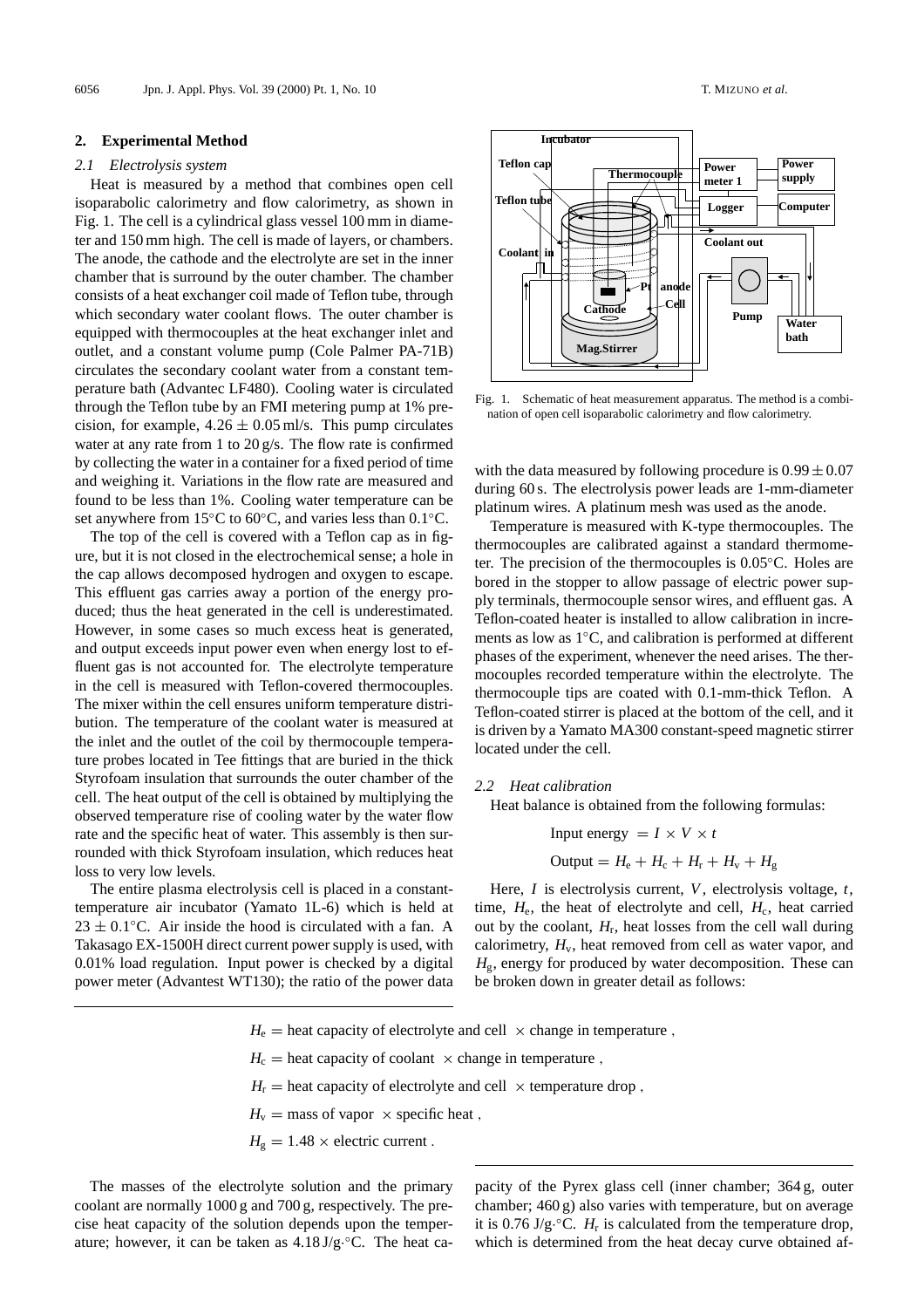ter the end of the experiment.  $H_v$  is based on the volume of steam times the temperature of the steam; an average value of 2,256 J/g is used. Finally, the energy used in decomposing water into hydrogen and oxygen varies with the electrode conditions and various other factors, but an average value of  $1.48 \times I$  is used here.

All data, including voltage, current, temperature, and mass of secondary cooling water, are collected with a data logger (Advantest R7326-B) at 10 s intervals. Current is determined by measuring voltage through a shunt (Hioki Co., 9081; 0.01  $\Omega$ , DC 10A  $\pm$ 0.1%). Cell voltage is measured by attaching sensor wires directly to electrode leads on top of the cell. Data from the logger are captured by the computer, and recorded on a diskette. All electric lead junctions from the thermocouples to the logger are compensated.

The error of the input power and output heat can be estimated from the stability of the power supply, the temperature precision and the flow rate fluctuation. Here, the stability of the power supply is evaluated as 0.1% of input power due to the stability of the shunt; for example, when typical input is 100 W, the input error is 0.1 W. Temperature resolution is within 0.05. Here, the typical mass of the electrolyte is 1000 g and the heat capacity of that is 4180 J/◦C. The resolution of the heat is estimated as 209 J for 10 s intervals. Therefore, the output resolution can be evaluated as 21 W. The error from flow calorimetry is estimated from the stability of the metering pump and thermocouples. Here, these are 1% and 0.05◦C. We assume the typical flow rate of the secondary coolant to be 4 g/s, and the resolution of the heat is finally estimated as



Fig. 2. Result of heat recovery calibration obtained by an electric heater.

 $4 \times 4.18 \times 0.05 = 0.84$  J/s, i.e., 0.84 W.

Heat balance measurement is calibrated by changing the input power of a heater wire immersed in electrolyte. A typical relationship of input and output power is described in Fig. 2. Heater current, voltage and the electrolyte temperature changes are indicated in upper figure and input power, output power and the output/input power ratio are shown in the lower one. The input change is typical of plasma electrolysis. The temperatures of the electrolyte, the water bath and the primary coolant are kept at 26.8◦C at the start of the experiment. Input power is first set at 180 W, that means 40 V and 4.5 A for 500 s, and then is increased to 400 W and kept there for 1800 s. During the high input power, the temperature exceeds boiling point at 1800 s. At that time, the output/input power ratio decreases with time because the calibration method does not taken into consideration the contribution of vapor. At 2300 s, input power is decreased to 25 W and then the electrolyte temperature decreases. The output/input power ratio again shows a high value because boiling is stopped. After that, the input power is again increased to 70, 106 and 180 W. Meanwhile, the output/input ratio remains at 0.89 during the entire duration. According to the calibration results, it can be said that the steep input change has no effect on heat recovery. In other words, we can monitor the input change using the heat measurement equipment that is composed of flow calorimetry and isoparabolic calorimetry. The only disadvantage of the method is the uncertainty over the low input power range because temperature measurement accuracy is restricted to 0.1◦C. However, the precision of the measurement is sufficient up to an input power of 70 W.

#### *2.3 Electrolyte and cathode material preparation*

The electrolyte solution is prepared with filtered Milli-Q pure distilled water. It is used after being redistilled in quartz glass. Ultrahigh-purity reagents are used for the  $K_2CO_3$  electrolyte. The concentration of impurities such as  $Cl, SO_4, SiO_2$ and  $PO<sub>4</sub>$  is less than 10 ppm. Impurities in the alkaline metals include 5 ppm of Ba and 1 ppm of Ca. Other metallic impurities are Fe at 0.05 ppm at maximum.

The cathode is  $5 \text{ mm} \times 10 \text{ mm}$  rectangular of W plate (0.3 mm thick) with 1.5-mm-diameter W lead. We conduct tests using this type of sample. The lead rod is covered with a thin tight-fitting Teflon sleeve (3 mm in diameter). The exposed area of the W plate is therefore 1.09 cm<sup>2</sup>. Nilaco tungsten is used for the cathode and lead wires, both of which are 99.98% pure. Impurities present in the sample are 20 ppm Fe, 20 ppm Mo and less that 5 ppm of other elements. The foil is cut into a rectangle and polished with #1500 emery paper. The lead wire is spot-welded perpendicular to the long side of the cathode. After welding, the cathode and the lead wire are cleaned with 1.0% HF and 3% HNO<sub>3</sub> at  $25^{\circ}$ C for 2 h, followed by a solution of HCl and  $HNO<sub>3</sub>$  3:1 for 2 h, to wash off impurities. The sample is rinsed, the lead wire is completely covered with a Teflon shrink-wrap tube, and then the sample is electrolyzed.

Platinum wires or mesh is used as the counter electrode and electrode lead wires. Purity was 99.99%. Impurities include 18 ppm Rh, 2 ppm Si, Cr, Pd, and less than 1 ppm Au, Ag, B, Ca, Cu and Fe and no detectable levels of other elements.

The anode is a piece of Pt mesh (made of 0.2 mm wire)  $5 \text{ cm} \times 15 \text{ cm}$  in size. The nominal area of the mesh (both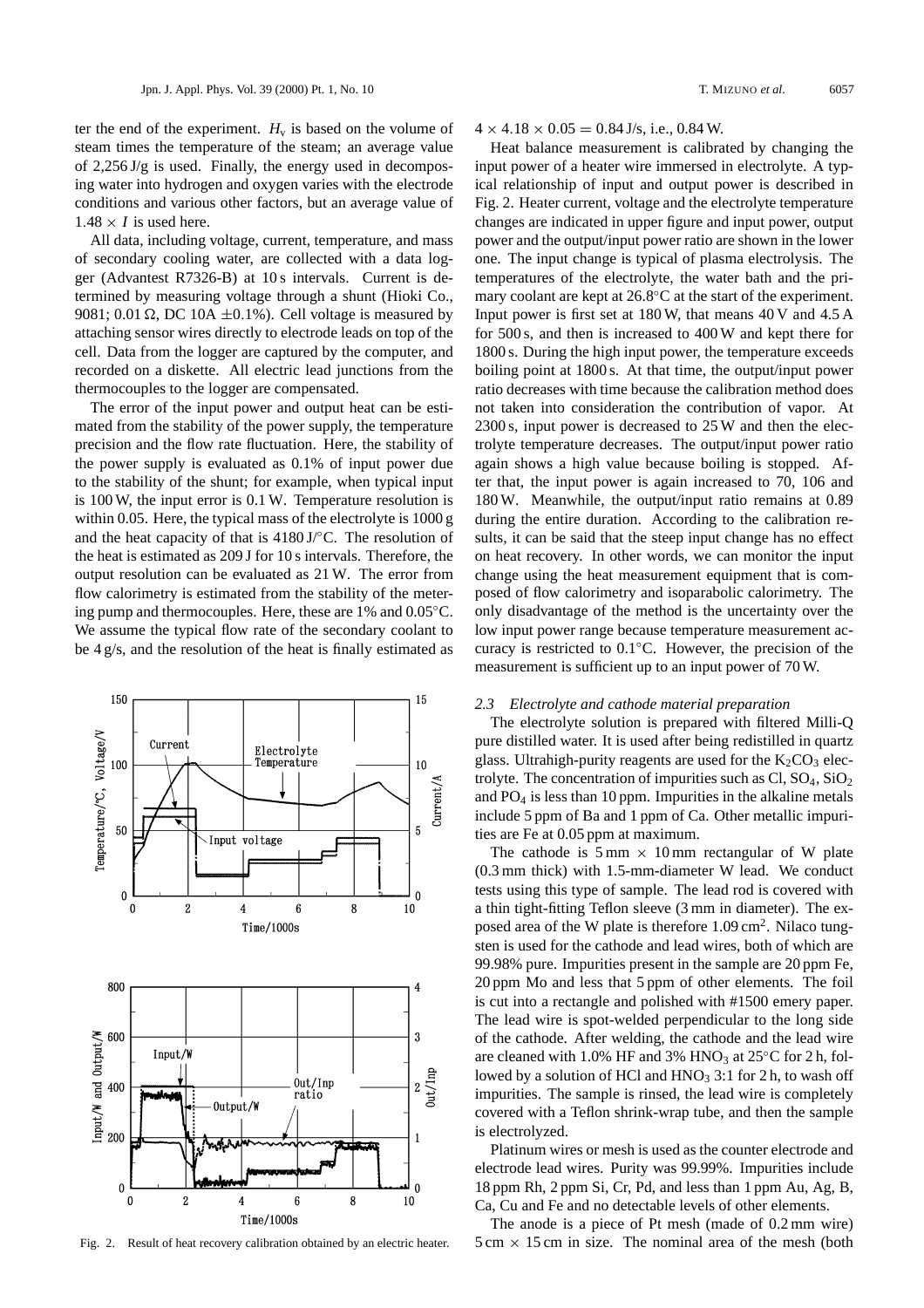sides) is  $55 \text{ cm}^2$ . Thus, the anode/cathode area ratio is about 50.5. A 1.5-mm-diameter Pt lead wire is crimped to the anode mesh. This lead wire sleeved with Teflon tube is led out of the cell through a rubber seal. The two electrodes are positioned about 2 cm from the bottom of the vessel and are located about 3 cm apart.

#### *2.4 Electrolysis*

Figure 3 shows a typical relationship among voltage, current density and temperature when the cathode is electrolyzed in 0.2 M potassium carbonate in light water. Each curve shows temperature dependence of the current and voltage relationship for various plasma and cathodic electrolyses. Open symbols show the current density performance as the voltage is changed. Cell performance varies with temperature, and it is summarized as follows: As the voltage is increased, the anode begins to produce copious amounts of oxygen, while the cathode produces hydrogen. At maximum current density, hydrogen production at cathode is at a maximum, and at the same time the sound of boiling is heard. After exceeding the maximum current density, when voltage is slightly raised, current density suddenly falls, and at the same time it begins fluctuating violently. Light emissions due to electrical plasma discharge at the cathode surface begin. While the temperature remains low, the current fluctuations are large and difficult to stabilize; however, when the temperature exceeds around 85◦C, the fluctuations show a regular periodicity of 0.5–0.6 s duration, which is caused by bubble formation. After exceeding the maximum current density, the current does not increase any longer and decreases when voltage is increased. Current density remains at approximately 0.5 A/cm<sup>2</sup> at voltages of 200 V and above. When we compare the impedance of the solution at different stages of the electrolytic process, we find that increases by a factor of 20, from 60  $\Omega$  to 300  $\Omega$ , as a layer of gas is formed. The transition appears to increase the electrical charge of the cathode reaction by a factor of 20. This discharge phenomenon was discovered in the early 1950 s and reported by Kellogg<sup>13)</sup> Polakowski.<sup>14)</sup> Ohwaku and Kuroyanagi<sup>15)</sup> clarified the roles played by temperature, electrolyte type, current density, and cathode area in this form of electrolysis. Later, when voltage is reduced, the



Fig. 3. Typical relationship among voltage, current density and temperature when the cathode was electrolyzed in a  $0.2 M K<sub>2</sub>CO<sub>3</sub>$  in light water.

relationship between voltage and current exhibits a hysterisis. As shown by solid symbols in the figure, the discharge continued until voltage reached roughly 60 V. After that, the discharge stopped abruptly and at the same time the current increased suddenly, as ordinary electrolytic evolution of hydrogen was re-initiated.

## **3. Results**

An example of the measurement result for ordinary hydrogen production is shown in Fig. 4. In this case, a tungsten plate was used as the cathode and electrolyzed at 40 V. When electrolysis began, the temperature rose simultaneously and stabilized at around 95◦C. The current reached 5 A, or 200 W input. As the temperature rose, the current declined, and after 500 s it was down to about 1.6 A. However, in this case, excess heat production was not observed. The output heat was clearly followed by the input power fluctuation.

Starting with the normal cathodic electrolysis, voltage was increased. At 80 V, the entire cathode begins to generate plasma weakly. Current density, temperature and other factors are shown in Fig. 5. In the first stage of electrolysis, the current reached 5 A because the plasma discharge had not yet begun, and the input was the same at 400 W. Simultaneous with the commencement of light emission, the current decreased, falling to 1 A after 300 s, or about 80 W of input. Figure  $5(b)$ shows the appearance of heat generation. In contrast to the test shown in Fig. 4(b), heat production was observed. In this case, the output heat was no longer followed by the input power fluctuation. The output heat showed a large fluctuation compared with the stable input power. The difference between output and input clearly exceeded the heat estimation resolution by 20 W. For example, the excess heat increased



Fig. 4. Measurement of the heat balance for input and output during the ordinary hydrogen production reaction.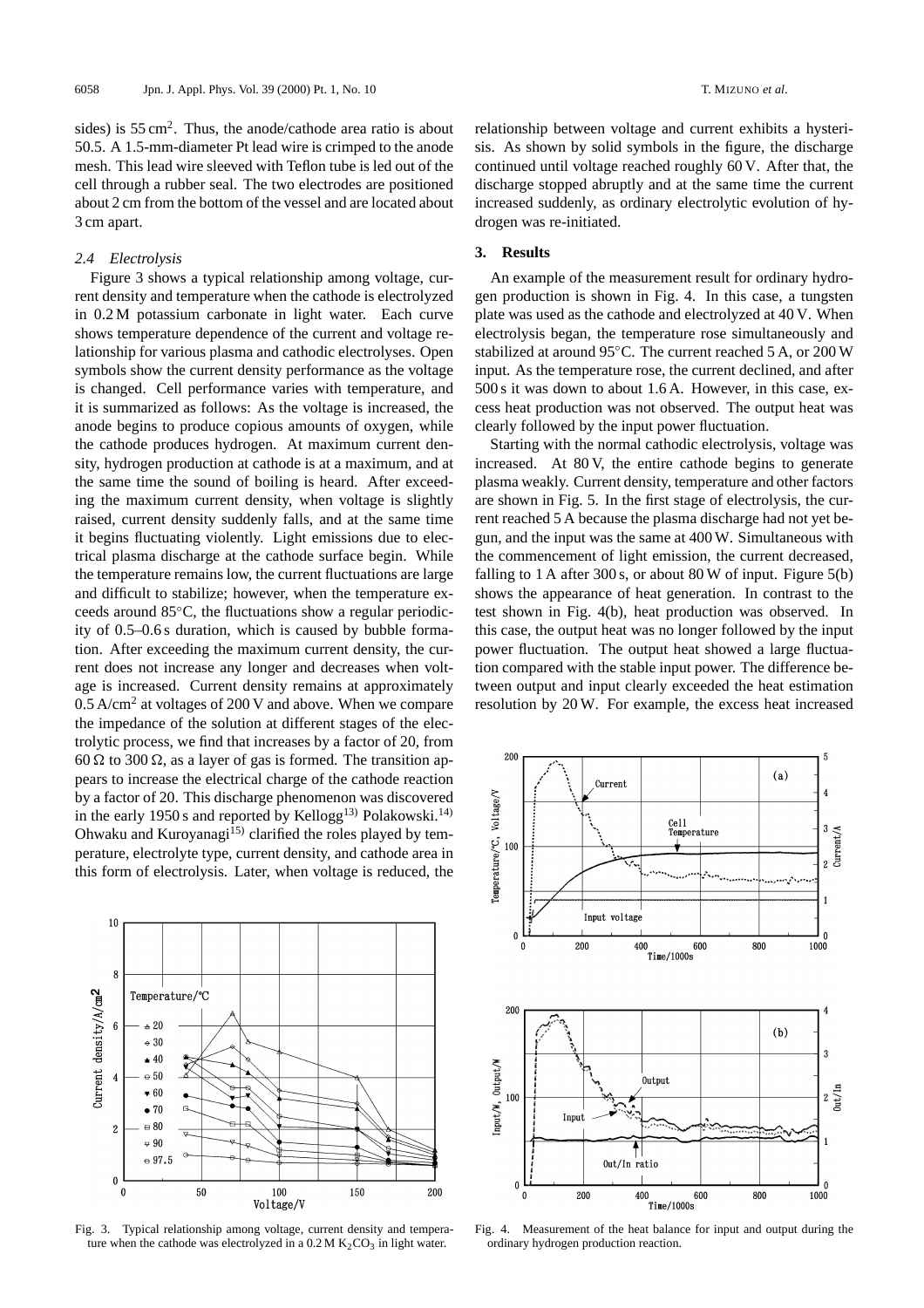

Fig. 5. Result of current density, temperature and the heat balance at 80 V of cathodic electrolysis.

to 30 W from 320 s to 480 s and from 700 s to 790 s. The amount of heat produced during electrolysis was estimated as 27.4 kJ over 1000 s, averaging 27.4 W. As in other cases, heat production expressed as percentage of input power increased with time, reaching about 40%. Evidence of heat production was also seen in the cell temperature, which continued to increase by 2◦C despite the fact that input power wattage was decreasing. This clearly demonstrated that anomalous energy production occurred.

200 V. The input voltage, at the beginning, was increased to a certain voltage during 100 s. Current at the beginning of electrolysis increased to 4.3 A and after that it steeply decreased to 1 A when plasma production was initiated. Then, it gradually decreased with time to reach about 0.5 A after 2000 s. Even after decreasing the voltage at 3100 s to 100 V, the plasma remained. At 4800 s, input voltage was decreased further to 60 V, and plasma production ceased. If the input voltage were increased, it would be seen as significant excess heat generation during plasma electrolysis. A typical result is shown in Fig. 6. Figure 6(a) describes the changes in input current, voltage and electrolyte temperature during electrolysis. Figure 6(b) shows input and output in watts and their ratio. Electrolysis voltage was initially set at

The output heat showed excess compared with the input power at 100 s after the start of plasma electrolysis. At that time, the output heat excess was considerably larger than the heat measurement error of 20 W and reached 40 W on average





Fig. 6. Result of current density, temperature and heat balance at 200, 100 and 60 V of plasma electrolysis.

during initial 1500 s of plasma electrolysis; the percentage of it was 20%. After 1600 s, it increased to around 60% and showed some fluctuation. The percentage increased to 200% after 3000 s and decreased to 0% after the voltage was decreased to 100 V. The total output heat power during plasma electrolysis was estimated as 388.7 kJ while the total input electric power 334.3 kJ. Here, we can estimate that the excess output heat is 54.4 kJ, and is 16.4% of the input power.

However, at 3100 s, the electrode lost 20% of it original weight, i.e., 0.1 g. Therefore, its shape changed from rectangular to disk-like. Excess heat generation immediately ceased after voltage was decreased to 100 V, even if plasma electrolysis continued. The electric current increased when the voltage was decreased at 3100 s and 4800 s. Plasma electrolysis stopped when the voltage was decreased to 60 V and changed to normal cathodic electrolysis. After the voltage was decreased to 100 V, the output to input ratio gradually changed below unity. The ratio slowly increased after the voltage was decreased to 60 V. The reason for this is considered to be as follows: when the temperature for electrolysis approaches to 100◦C, i.e., boiling point, a large amount of vapor is released from the cell. At the same time, considerable heat is released. We did not measure heat loss due to vapor release, and the ratio decreased to below unity if the contribution of the vapor became large. Meanwhile, again temperature for electrolysis was less than boiling point, the ratio approached unity. However, the ratio still showed a large fluctuation during normal cathodic electrolysis. It is considered that some excess heat generation continued to take place at the input voltage.

It has been clarified that the extraordinary excess heat generation is affected by many parameters, such as electrolysis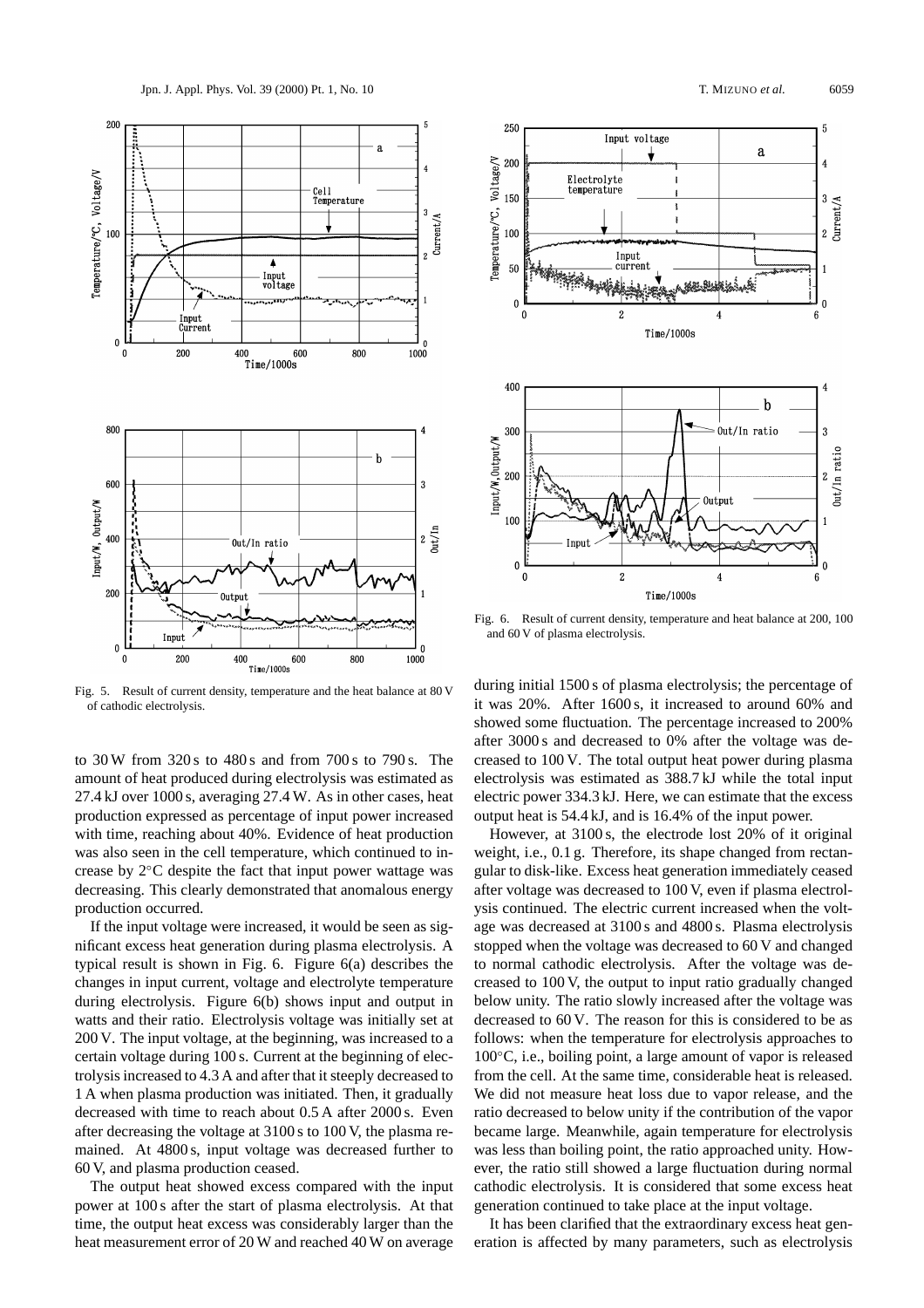and electrode material. It is dependent on the electrolysis temperature, the input voltage and the discharge time. No excess heat was generated at the beginning of plasma electrolysis even if the temperature and the input voltage were kept considerably high, such as above 85◦C and 100 V respectively. However, after plasma electrolysis for more than several hundreds seconds, we confirmed large excess heat generation. We can say that if we could attain all of these factors, we would observe excess heat with 100% reproducibility. After plasma electrolysis for 1000 s, we determined the relationship between electrolyte temperature and input voltage.

Heat measurements were performed five times at 40 V, seven times at 70 V, and nine times at 80 V, 100 V, 150 V, 170 V, 200 V and 220 V. Excess heat was generated at more than 80 V after plasma electrolysis for several hundred seconds. The amount of excess heat generated usually increased with increasing electrolyte temperature. However, the generation exhibited fluctuation during the discharge, and a larger change at higher input voltage, higher temperature and longer discharge time. However, the amount of excess heat could not be determined at the input voltage greater than 200 V because of the large fluctuations. Thus, the amount of excess heat generated could no be plotted in the figure.

The relationship between voltage and the amount of excess heat produces is shown in Fig. 7, with temperature as parameter. Data are shown for the previously described tungsten foil cathode electrolyzed in a  $K_2CO_3-H_2O$  solution. The plotted values are averages at a certain temperature for plasma electrolysis after showing excess heat generation. The abscissa shows input voltage, the ordinate shows excess heat in Watts where excess is defined as total output heat energy minus total input electrical energy. As seen in Fig. 7, with tungsten, excess heat generation begins when electrolysis voltage reaches 70–80 V, and it is virtually not detected at voltages below that range, i.e., the excess heat generated was below the error level. At 80 V, the amount of excess heat generated exceeds 20 W at temperatures higher than 70◦C, and increases at even higher voltages.

Figure 8 shows the effect of the temperature of the electrolyte solution on excess heat production. These points are transformed from that in Fig. 7. Excess heat generated is shown in watts for a range of temperatures. In the case of electrolysis at 40 V, no excess heat generation is observed un-



Fig. 7. Effect of the electrolyte temperature on the relationships between heat production and input voltage.



Fig. 8. Effect of the voltage on the relationships between heat production and electrolyte temperature.

til the temperature exceeds 60◦C. It is apparent that in the case of plasma electrolysis at 80 V, soon after the temperature exceeds 60◦C, the amount of excess heat generated increases. At  $70^{\circ}$ C, excess heat power is 20 W. When the temperature reaches 97.5◦C, the value rises to 40 W. In the case of plasma electrolysis at 170 V, at 30◦C, the amount of excess heat generated exceeds 20 W. When the temperature reaches 97.5◦C, the amount of excess heat increases to 75 W.

#### **4. Discussion**

In evaluating heat production, it is necessary to determine whether the heat is produced by chemical changes. After discharge electrolysis, it is clear that the cathode material disintegrated and precipitated at the bottom of the cell in the form of fine particles. Because the cathode material was made of pure metal, the disintegration must have been caused by hydrogen corrosion as well as heat damage. Therefore, chemical changes cannot explain the generation of excess heat. Let us consider some hypothetical chemical reactions:

$$
2W + 3O2 = 2WO3 + 200.84 kJ.
$$
  
WO<sub>3</sub> + H<sub>2</sub>O = H<sub>2</sub>WO<sub>4</sub> + 179 kJ.

If 183.85 g of tungsten reacted, the maximum amount of heat generated by this reaction would be 380 kJ. The actual amount of excess heat measured by flow calorimetry was 54.4 kJ for the case of plasma electrolysis at an input voltage of 200 V for 3100 s. The mass of tungsten used in this experiment was 0.5 g or 0.00272 mol. If this entire mass of tungsten was oxidized, and a water-soluble hydrogenated tungsten, the total amount of excess heat generated would be just short of 1.03 kJ. Actually, the mass of tungsten consumed in the reactions described above was 0.1 g. If we assume hypothetically that all of this material reacted, the amount of excess heat generated would have been only 0.207 kJ or 0.38% of the actual amount of excess heat observed. The generation of excess heat in this experiment cannot be explained by a chemical reaction. This discussion was based on the assumption that tungsten underwent a chemical reaction, but in reality, the tungsten found at the bottom of the cell was recovered as pure metallic fine powder, i.e., no chemical reaction occurred. Furthermore, the decomposition of carbonates in an aqueous solution is an endothermic reaction; thus in this case, 274 kJ/mol of heat would be absorbed. Assuming that such a reaction in